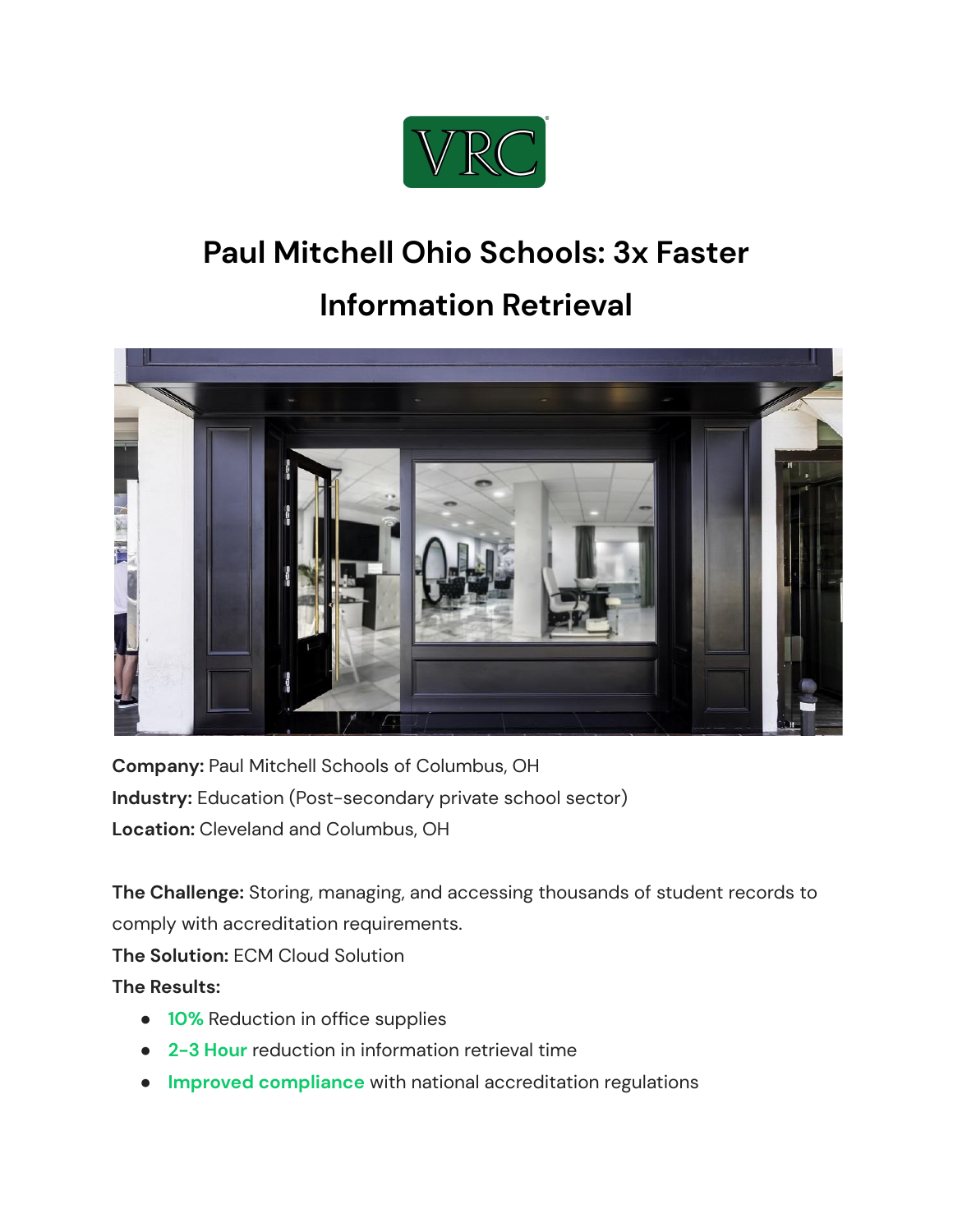# **Implementing an ECM Cloud Solution to Streamline Document Management with VRC**

### **Introduction**

The Paul Mitchell Schools are dedicated to elevating the perception of careers in the beauty industry. In 1980, Paul Mitchell was founded by John Paul DeJoria and Paul Mitchell with just \$700. With over 30 years of experience, the brand currently networks over 100,000 salons worldwide. Additionally, the cosmetology school division of Paul Mitchell continues to grow, with the Cleveland and Columbus schools named 2 of the top 100 renowned schools worldwide. Each year their nonprofit program awards over \$1 million in scholarships. With their Ohio schools contributing to over 10,000+ graduates annually, their team required an organized and modern approach to document management.

Traditionally, their digital files were stored and manually managed on hundreds of CDs loaded to an internal server. But, with the ongoing demand to comply with accreditation requirements, the team wanted to simplify this process. They were already scanning the Paul Mitchell Ohio school's records, including interview forms, evaluations, assignments, transcripts, and more, which could quickly amount to 75-150 pages per student file. However, they lacked the tools to efficiently organize and access thousands of records.

In 2018, Tammy Marinis, Director of Compliance at the Paul Mitchell School in Cleveland, found VRC and worked with their ECM partner, Digitech, to address these challenges and streamline their digital records management system.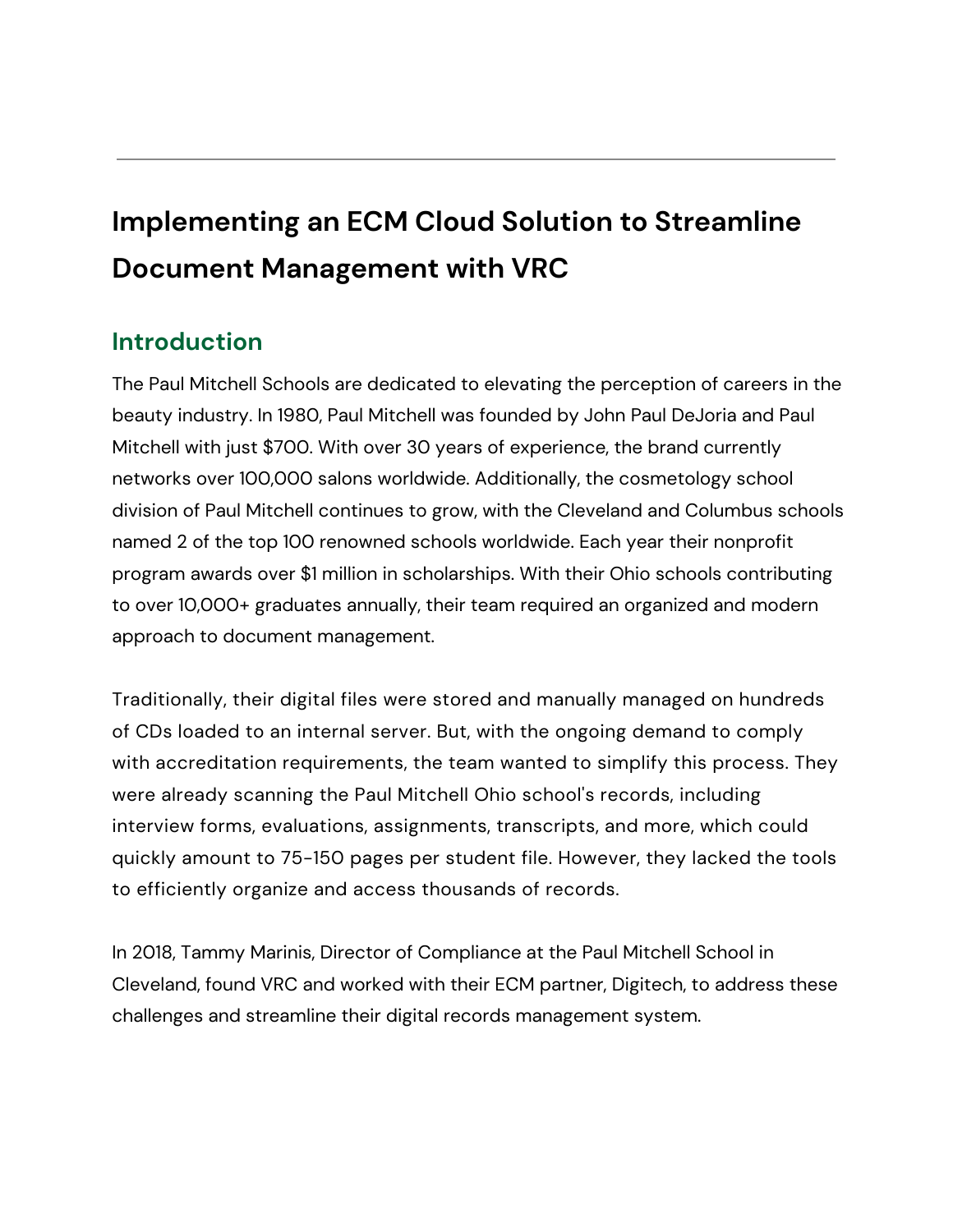## **The Challenge**

Marinis knew their current folder-based approach to organizing vast digital student files, including enrollment records ranging from education to financial aid information, wasn't working. Her team needed a faster, more efficient way to reach their digital transformation goals. Files were scanned annually and delivered on CDs for loading onto an internal server. This inefficient digitization method continued for about 3-5 years.

"Student information was being saved in hundreds of folders on an internal server with no rhyme or reason to indexing," said Marinis.

Not only was their existing document management time-consuming, but it also lacked security and compliance. As a school system, Paul Mitchell's cosmetology program is legally responsible for protecting personally identifiable information (PII). It must comply with the US Department of Education's regulations, which require lifetime student record storage. Additionally, the schools must comply with the National Accrediting Commission of Career Arts & Sciences (NACCAS), the Ohio State Beauty, and the Barber Board. Although Paul Mitchell's Ohio schools maintained compliance, their digital system wasn't robust enough to meet their growing needs.

Marinis saw that ECM software could help them round out the document management strategy they were trying to implement by giving them the tools they needed to find, access, and share their information in a secure, compliant manner.

Further, VRC's methodology to going digital immediately struck a chord with Marinis as she felt it could be the start of all Paul Mitchell's schools' journeys to digital transformation.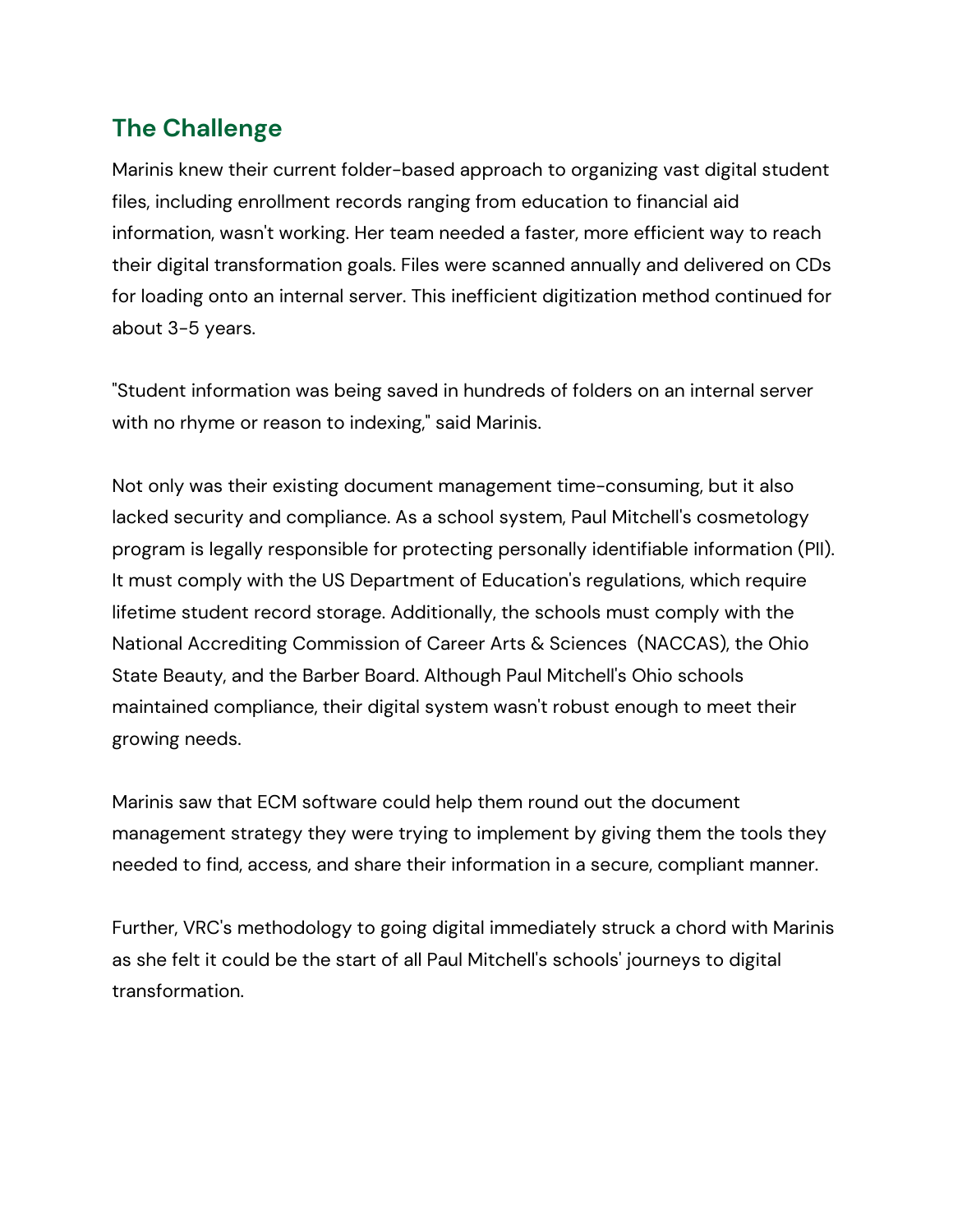#### **The Solution**

VRC recommended Digitech's cloud Enterprise Content Management (ECM) software, ImagoSilo, that streamlined the filing of student information. ImageSilo was implemented in February 2018, turning a once time-consuming data migration from CD files into an instant cloud solution.

Previously, the retrieval process required Marinis to spend countless hours searching and accessing student files up to 5 times each quarter. This involved locating the correct CD, inserting the desk on her computer, and manually searching for the student information.

"We were up and running with ImageSilo immediately," said Marinis. "Training happened so quickly—it only took two hours because it was so simple!" ImageSilo enabled Marinis and her team to quickly adopt a new system storing all files on remote servers, reducing retrieval times from 2-3 hours to 2-3 seconds. At first, there was 15-20GB in backfile storage on ImageSilo, and now there is 25GB of stored documents. Today, both Cleveland and Columbus Paul Mitchell Cosmetology schools' content is managed on ImageSilo.

## "

**ImageSilo and our relationship with Vital Records Control is something that I feel so confident in—I've recommended them to Paul Mitchell corporate. I feel like we're on to something that could help many schools getting ready to go digital." -Tammy Marinis, Director of Compliance Paul Mitchell School of Cosmetology Cleveland**